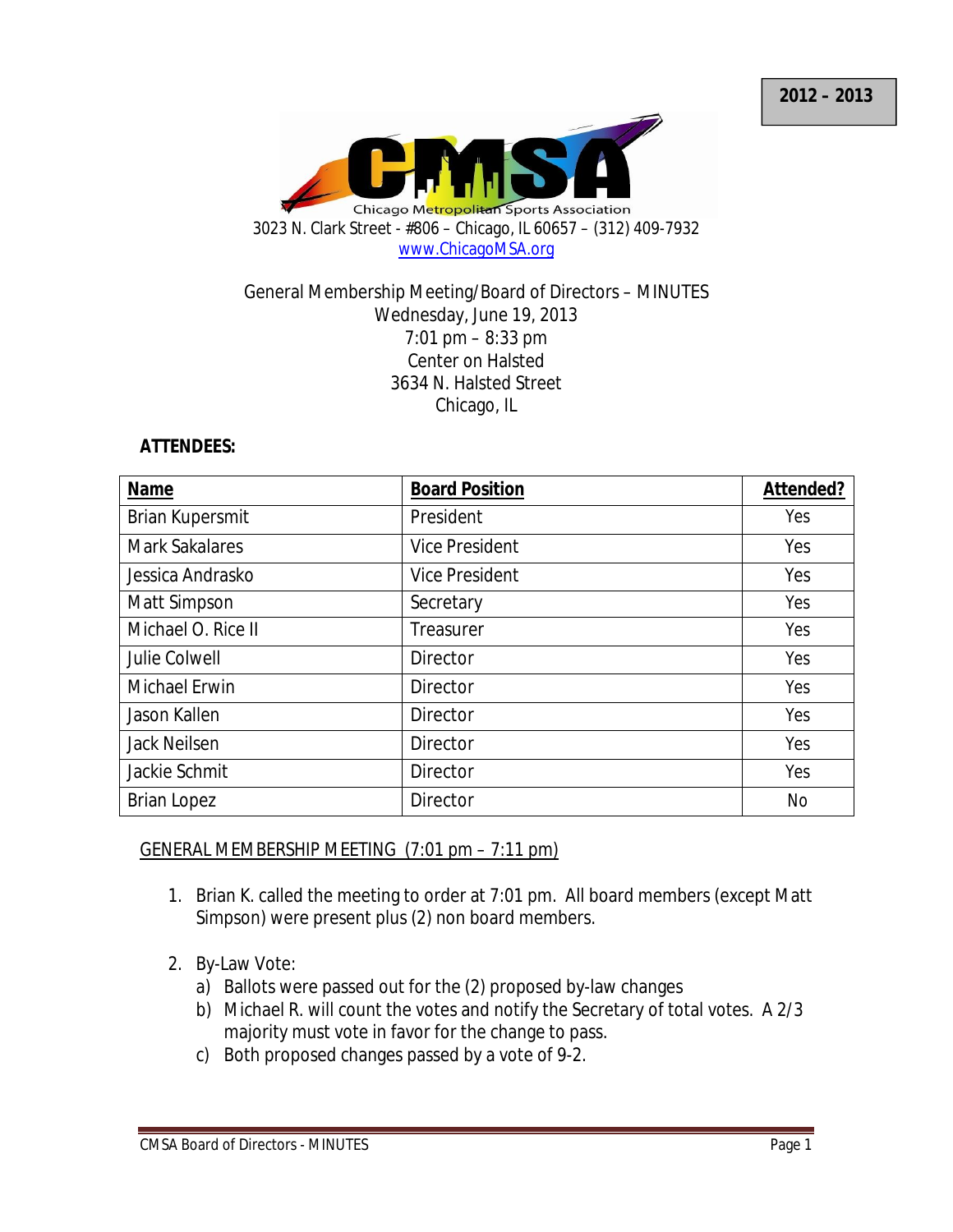- 3. CMSA Main Board Nominations:
	- a) Brian K. explained the board positions and passed out information to those present.
	- b) Brian K. opened nominations.
		- Jason Kallen nominated Michael Erwin. Michael accepted.
		- Michael Rice nominated Jack Nielsen. Jack accepted.
		- Michael Erwin nominated Mark Sakalares. Mark accepted.
		- Jess Andrasko nominated Cindy Hernandez. Cindy accepted.
		- Brian K. closed nominations.
	- c) One e-mail will be sent by CMSA notifying the membership of the candidates. The information will be posted on CMSA's website.
	- d) The election will be Wednesday, July 24, 2013 at 7:00
- 4. Open forum for members present: No issues were discussed.
- 5. Mark S. motioned/Michael E. 2<sup>nd</sup> to adjourn. Motion carried, meeting was adjourned at 7:11.

# MAIN BOARD MEETING: (7:30 pm – 8:33 pm)

- 1. Brian K. called the meeting to order at 7:30 pm.
- 2. Mark S. motioned/Jackie  $2<sup>nd</sup>$  to approve agenda with kickball moved to after the treasurer's report. Motion carried.
- 3. Treasurer's Report:
	- a) Membership up 60 people over this time last year.
	- b) Thursday Softball and Summer Women's Soccer will not be offered due to lack of interest. All refunds have been processed.
	- c) Jack N. motioned/Michael E.  $2^{nd}$  to approve treasurer's report. Motion carried.
- 4. Kickball Update: (Brian Sommer)
	- a) Brian K. read an e-mail from a participant praising Brian Sommer for his efforts with the kickball league.
	- b) The league had 196 participants
	- c) There were 9 weeks of regular season and 1 playoff week
	- d) We won't offer a fall league
	- e) We were within budget
	- f) Brian S. compiled a commissioner's handbook and distributed it to the Board.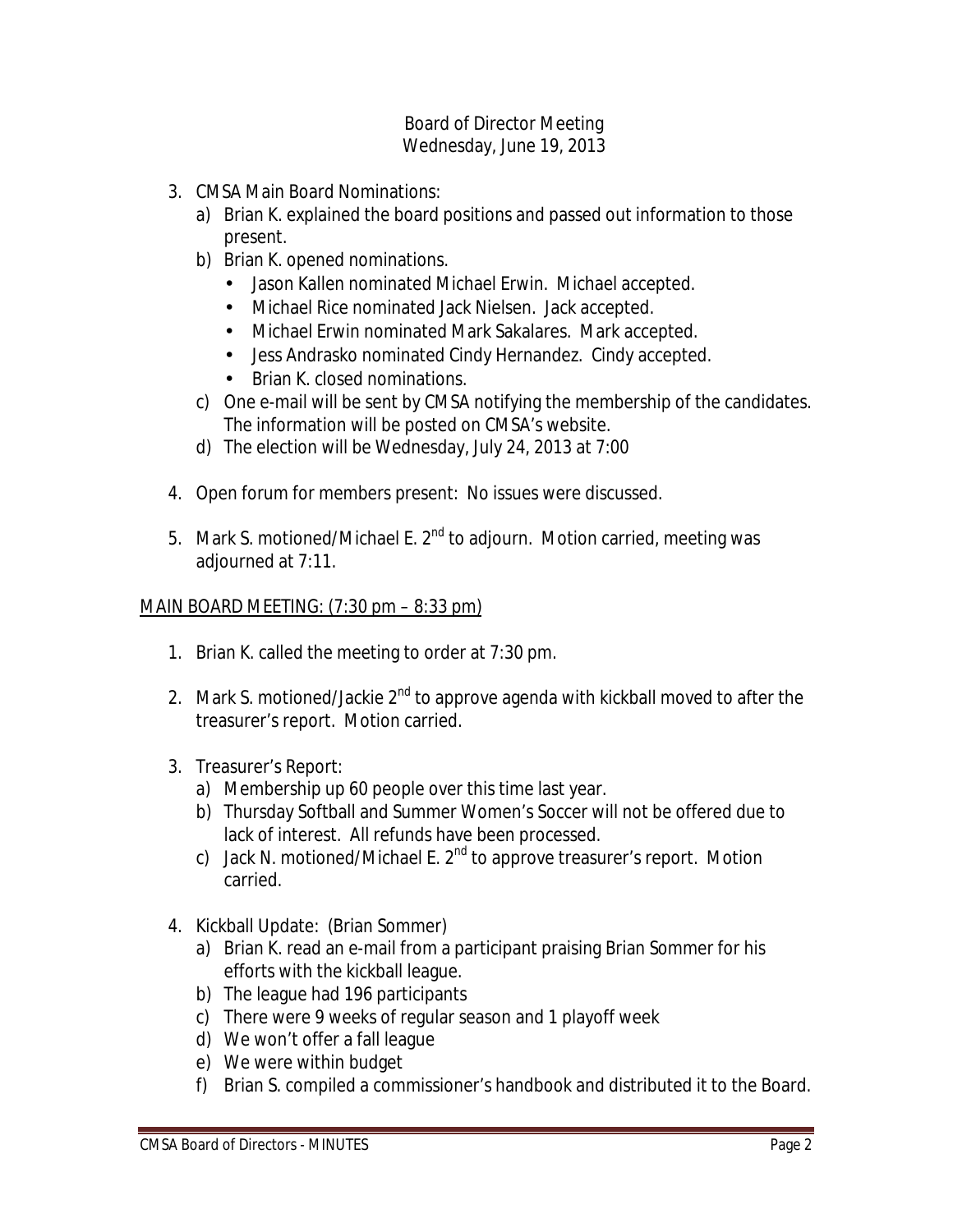- 5. Pride Parade: (Jay Gonnam)
	- a) We will have access to the float late next week.
	- b) We will need a few volunteers on 6/28/12 and 6/29/13 to help set it up.
	- c) Jay distributed the budget
	- d) We need +/- 25 people on and around the float. Emphasize to volunteers that this will be an all-day commitment
	- e) The parade starts at noon, volunteers should be there at 10:00 am.
	- f) Volunteers will walk, not ride on float.
	- g) No alcohol is allowed on or around the float. CMSA will provide water and Gatorade for the volunteers.
- 6. Pridefest: (Michael Rice)
	- a) We still need volunteers for Sunday afternoon.
	- b) Set up starts at 6:45 am.
	- c) Pridefest starts at 11:00 am.
	- d) We've been moved from space #95 next to the Addison St. stage to a spot in front of Circuit.
- 7. Update on 7 Big Bets:
	- a) Marketing/Website (Jason K.)
		- Placed ads for the CMSA's participation in the various June festivals.
		- Mike Gudreau might not be able to continue work on the website upgrade. He no longer has access to the software. Jason will look into the costs of renting the software.
	- b) Communication/Social Media (Michael E.)
		- CMSA's Facebook page continues to increase in popularity with views and likes.
	- c) Social Activities (Jack N.)
		- We need to select a date for the  $35<sup>th</sup>$  Anniversary party. It was decided that we will combine this with the party in January.
		- Contracts have been signed for the January party. Sam Hamilton is leading this.
		- Michael R. will work with Marcus Han and Matt Herek on a CMSA party for the Fall.
	- d) Charity (Brian L.)
		- We will increase our involvement with Gay 4 Good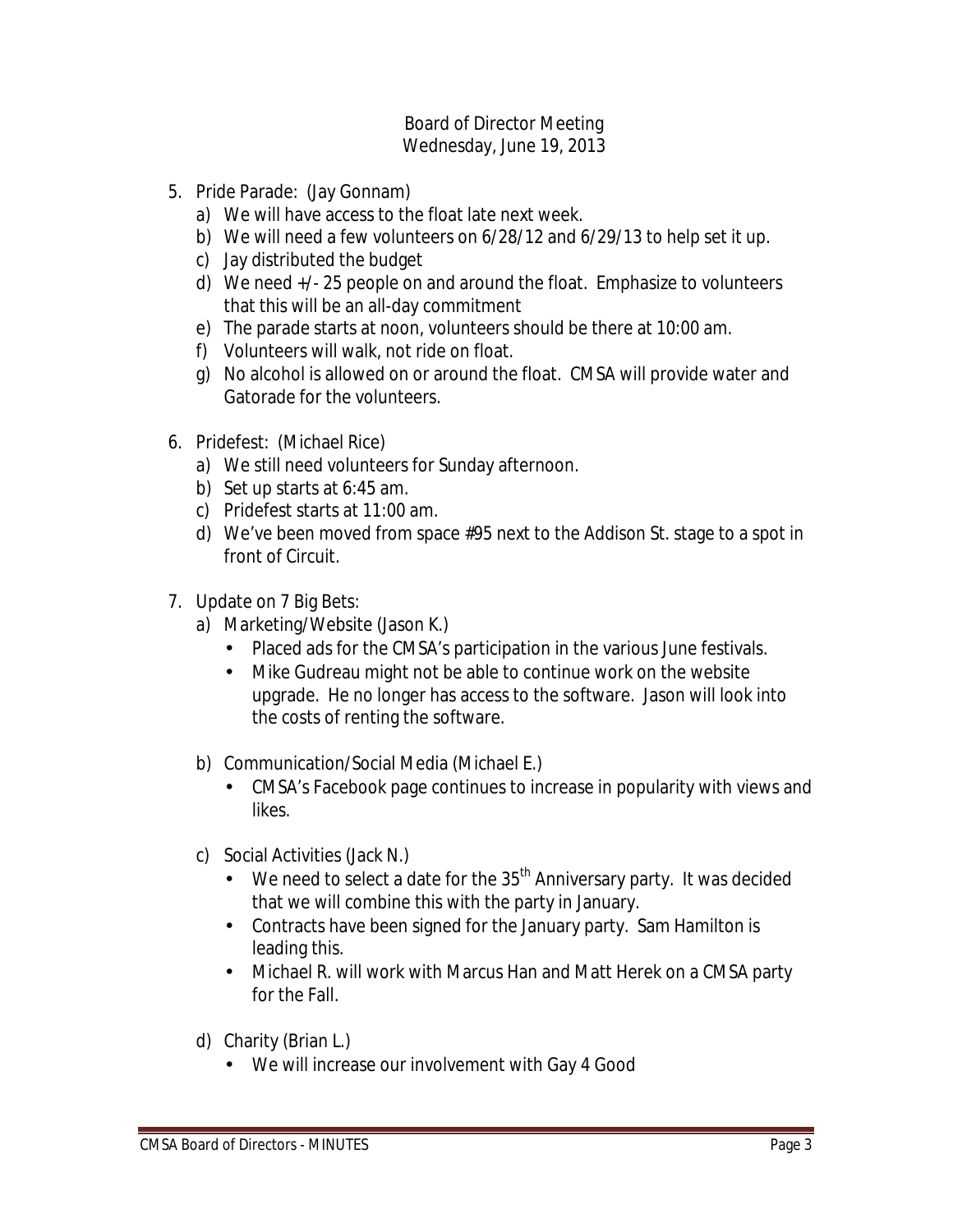- e) Website/Registration (Brian K.)
	- The new website will go live in a few weeks.
	- Registration on the new website thru League Apps will be available on 8/1/13. This will include the annual CMSA fee.
	- We will have to train the commissioners on how to update their leagues page; it's different in League Apps.
	- Use of the website on mobile phones is not optimized. It's not a true app.
	- We need to archive the data we have on Thriva. We haven't notified them that we're changing to a different system. Michael R. will convert data to spreadsheets and archive.
- f) Effective Sports Management:
	- Mark S. will combine commissioners handbook with the handbook Brian S. compiled
	- Main board members should send comments to Mark S, no later than 7/3/13.
- g) New Sports:
	- Golf: Season underway, we have 30 golfers
	- Ultimate: Had skills clinic recently
	- Billiards: Matt S. to follow up with Steve Zupin.
	- Self Defense: Michael F. will lead this.

### COMPLIMENTARY MEMBERSHIPS:

1. Eric Hughes received a complimentary membership for flag football.

### NEW BUSINESS:

- 1. Mark S. updated us on the armory inquiry.
- 2. Mark S. will e-mail the commissioners for an equipment inventory. Our insurance renewal is in August.
- 3. Jack N. noted that Women's Softball hasn't communicated about the One Player/One League rule per our agreement.
	- a) Julie, Mike E., and Jess spoke with Courtney about the issue, after discussion the Board was satisfied with the update.